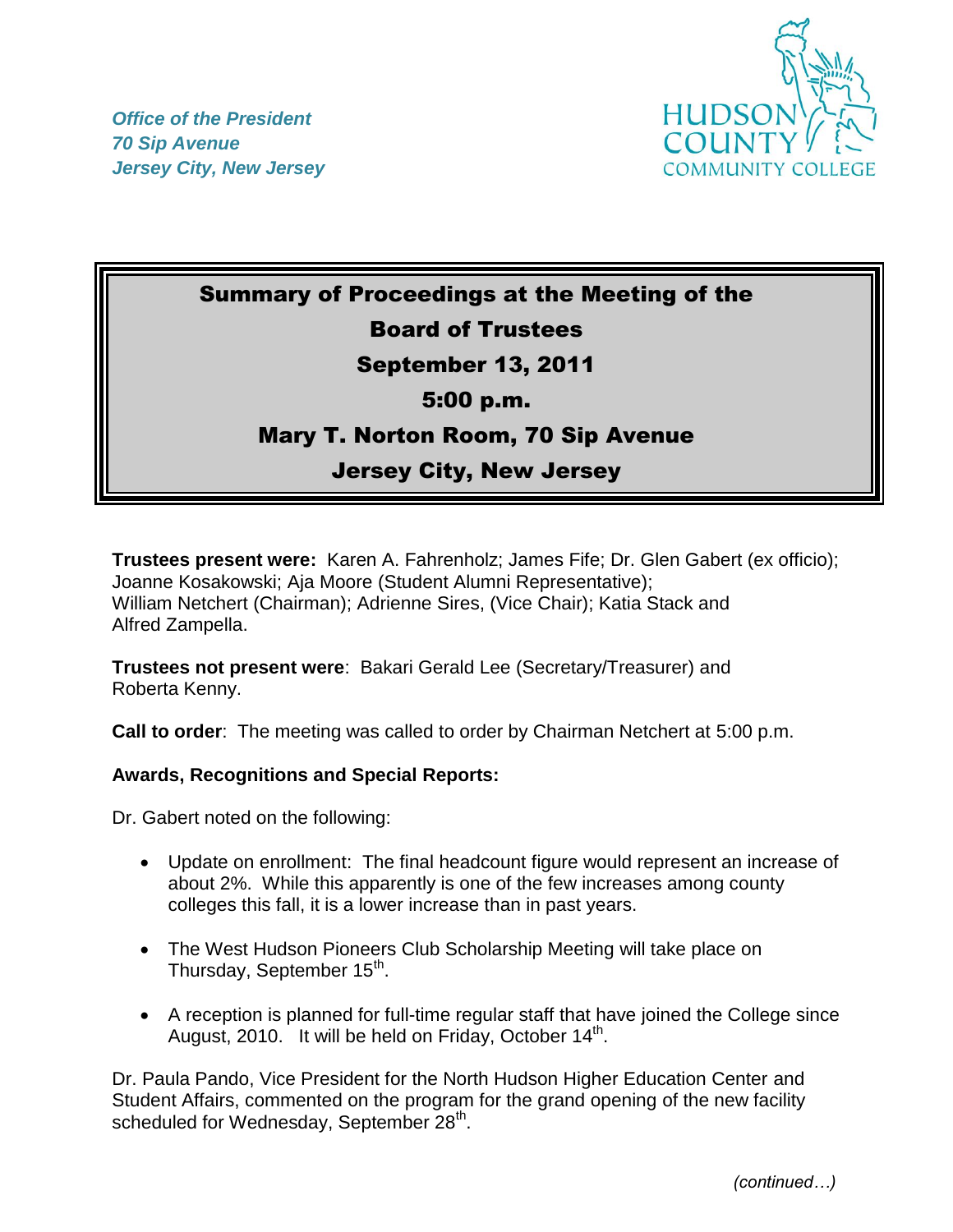The trustees **approved the minutes** of their meeting of August 16, 2011.

The following actions were taken concerning **fiscal, administrative, lease and capital recommendations** brought forward by the Administration:

- The award to provide web site services for FY 2012 was awarded to Jones & Associates Communications, Inc. of Jersey City, New Jersey in the amount of \$12,500.00.
- Approval was granted for Hudson County Community College to become a sponsor at \$20,000.00 for the HCCC Foundation Annual Holiday Extravaganza to be held December 2011.
- The award of a sprinkler system/monitoring /inspection service vendor for all campus locations for FY 2012 was awarded to Simplexgrinnell LP., of Rockaway, New Jersey in the amount of \$24,500.00.
- The award of annual computer electronic and software parts for FY 2012 was awarded to GOVCONNECTION Inc. of Merrickmack, New Hampshire in the amount of \$310,500.00.
- The award of a lab equipment and lab supplies vendor for FY 2012 was awarded to Fisher Scientific of Pittsburgh, Pennsylvania in the amount of \$50,100.00.
- The award of a lab equipment and lab supplies vendor for FY 2012 was awarded to a second vendor, VWR Education, LLC d/b/a Ward's Natural Science Est of Rochester, New York for FY 2012 in the amount of \$26,817.21.
- The award of annual computer electronic and software parts for FY 2012 was awarded to CDW Government LLC of Veron Hills, Illinois in the amount of \$162,500.00.
- The award of a locksmith and door vendor for FY 2012 was awarded to NJ Locksmith & Door Service of North Bergen, New Jersey in the amount of \$21,000.00.
- The award of a library automation system for the Library/LRC for FY 2012 was awarded to Sirsi/Dynix Corporation of Provo, Utah in the amount of \$27,000.00.
- The award of annual software maintenance agreement for FY 2012 was awarded to Allister Business Solution of Freehold, New Jersey in the amount of \$17,500.00.
- The College adopted a supplemental retirement plan pursuant to Section 457(b) of the Internal Revenue Code.